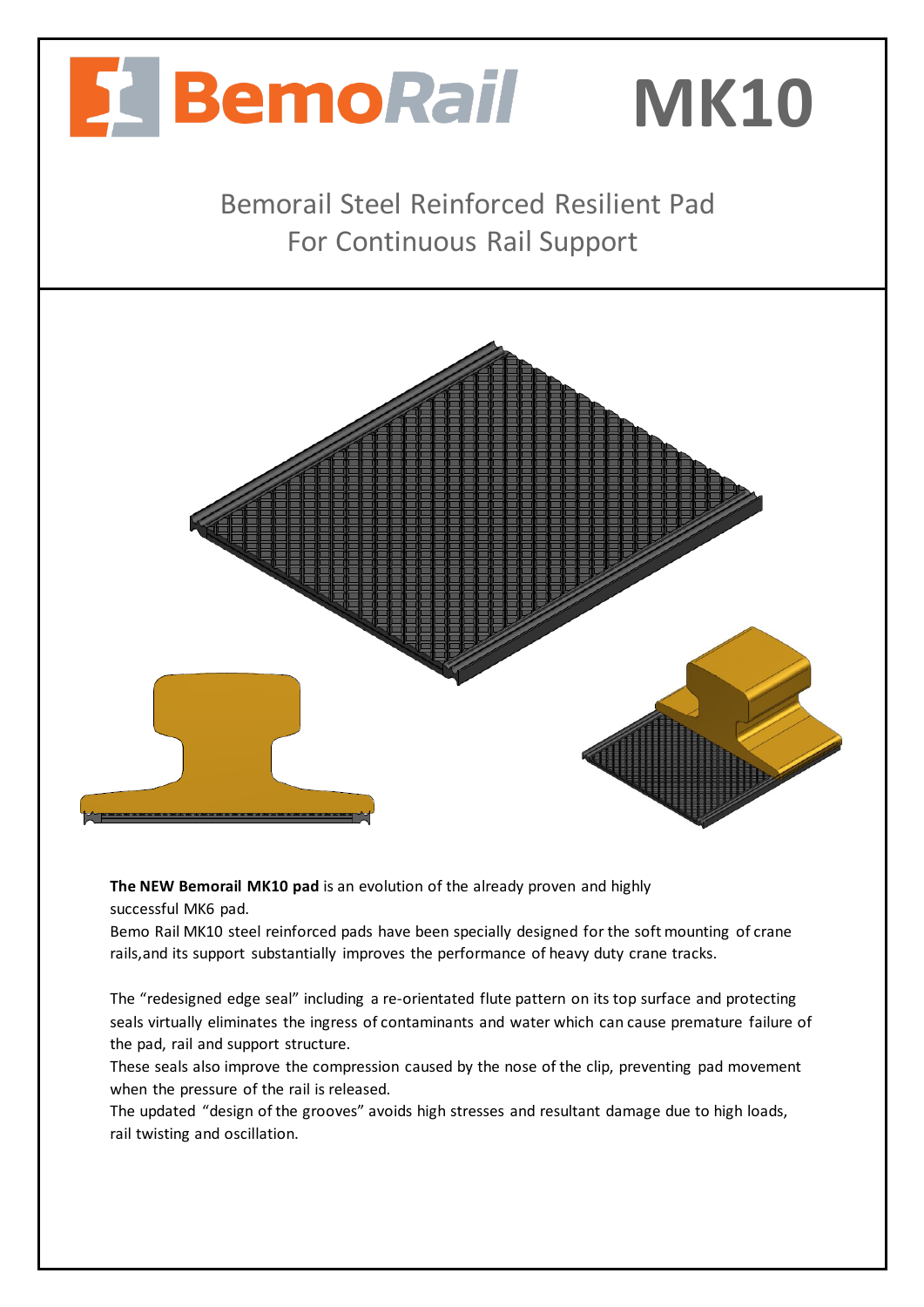# BemoRail MK10

## Bemorail Steel Reinforced Resilient Pad For Continuous Rail Support

Cranes apply very high forces to the structures on which they are mounted. The pad significantly reduces the stress between the rail and its support. Bemo Rail – Steel Reinforcement Pad:

#### **New features.**

- Eliminate the ingress of dirt and water.
- Improve the compression created by the nose of the clip Also the fluted top surface results in a two stage stiffness characteristic.
- Avoid high stresses and pad damage caused by crane oscillation and rail twisting.
- The flutes now exit the sides of the pad so that as the voids are reduced in size during loading, any fluid is flushed out carrying with it debris and other contaminants.
- By orientating the flutes at an angle of 45 degrees, the resistance to lateral tearing induced by rotational forces from the rail, has also been vastly improved over the previous longitudinal flute design.

#### **Maintained features.**

- Are manufactured as a vulcanized synthetic elastomer strip, reinforced with a steel strip. The upper face is grooved.
- Reduce the wear of the rail and its support:
	- Absorb the uneven surfaces.
	- Improve the contact between rail and support.
- Are specially to wear, shear, crushing, oil, greases, oxygen and ultra violet rays.
- Are designed for service tempratures from -25°C up to 110°C, especially owing to low and high temperature pads.
- Reduce noise and vibration: noise: typical reduction of 12: vibrations: typical reduction of 45%-50%

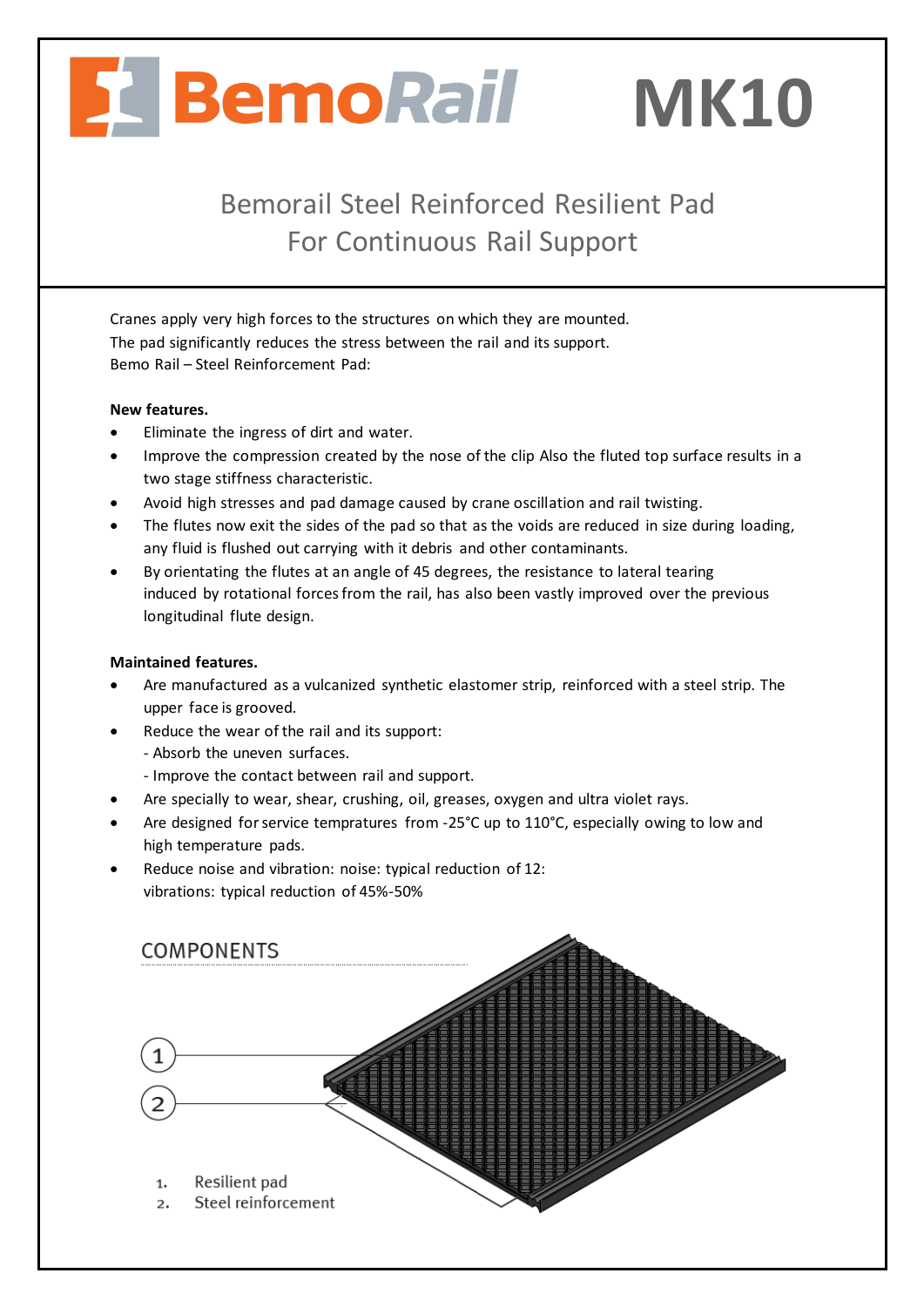# BemoRail MK10

Bemorail Steel Reinforced Resilient Pad For Continuous Rail Support

### **Material characteristics:**

- Composition: synthetic elastomer reinforced with a steel strip.
- Shore hardness: 75°A ± -5°
- Max. Tensile strenght: 17,5 N/mm2 15,0 N/mm2 after ageing.
- Elogation: 305% as supplied  $-$  240% after ageing.
- Working temprature: -25 C° to + 110 C°
- Vibration reduction: 45%-50%
- Rebound resilience: 12%
- Permanent Set: <5% (<20% after aging)

Overall dimensions shall be: Pad width Rail foot width, plus 0, less 5 to 6mm Pad thickness 7mm nominal (- 0mm / + 0.5mm) Pad length 12m (minimum) The reinforcing shall be of steel with the following characteristics: Minimum thickness 0.7mm Minimum width 60% of the pad width Tensile strength 690 MPa The rubber shall be securely bonded to the steel by means of a vulcanization process.

Rubber to steel bond strength shall be a minimum of 4.7 kN/n  $\hat{C}$